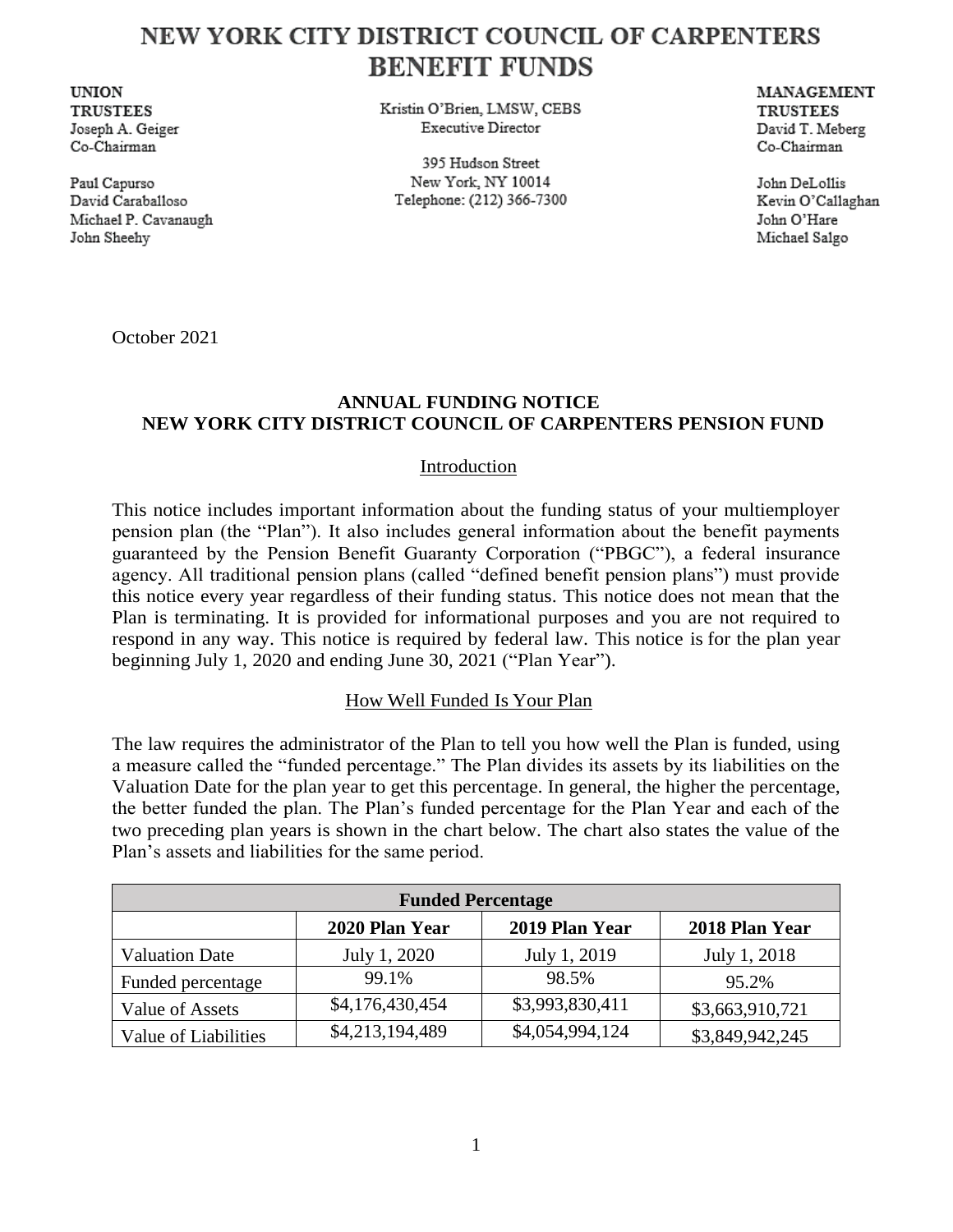## Year-End Fair Market Value of Assets

The asset values in the chart above are measured as of the Valuation Date. They also are "actuarial values." Actuarial values differ from market values in that they do not fluctuate daily based on changes in the stock or other markets. Actuarial values smooth out those fluctuations and can allow for more predictable levels of future contributions. Despite the fluctuations, market values tend to show a clearer picture of a plan's funded status at a given point in time. The asset values in the chart below are market values and are measured on the last day of the Plan Year. The chart also includes the year-end market value of the Plan's assets for each of the two preceding plan years:

|                                | <b>June 30, 2021</b> | <b>June 30, 2020</b> | <b>June 30, 2019</b> |
|--------------------------------|----------------------|----------------------|----------------------|
| Fair Market Value of<br>Assets | $$4,904,595,580*$    | \$4,036,510,645      | \$3,959,113,390      |

 *\*Based on draft financial information.*

## Endangered, Critical, or Critical and Declining Status

Under federal pension law, a plan generally is in "endangered" status if its funded percentage is less than 80 percent. A plan is in "critical" status if the funded percentage is less than 65 percent (other factors may also apply). A plan is in "critical and declining" status if it is in critical status and is projected to become insolvent (run out of money to pay benefits) within 15 years (or within 20 years if a special rule applies). If a pension plan enters endangered status, the trustees of the plan are required to adopt a funding improvement plan. Similarly, if a pension plan enters critical status or critical and declining status, the trustees of the plan are required to adopt a rehabilitation plan. Funding improvement and rehabilitation plans establish steps and benchmarks for pension plans to improve their funding status over a specified period of time. The plan sponsor of a plan in critical and declining status may apply for approval to amend the plan to reduce current and future payment obligations to participants and beneficiaries.

## **The Plan was not in endangered, critical, or critical and declining status in the Plan Year.**

## Participant Information

The total number of participants and beneficiaries covered by the Plan on the valuation date was 30,337. Of this number, 11,791 were active participants, 13,713 were pensioners and beneficiaries receiving benefits, and 4,833 were retired or no longer working for the employer and have a right to future benefits.

## Funding & Investment Policies

Every pension plan must have a procedure to establish a funding policy for plan objectives. A funding policy relates to how much money is needed to pay promised benefits. The funding policy of the Plan is for contributing employers to make contributions pursuant to the various collective bargaining or other agreements, but in no case less than those required under federal pension law, to ensure proper funding of the Plan.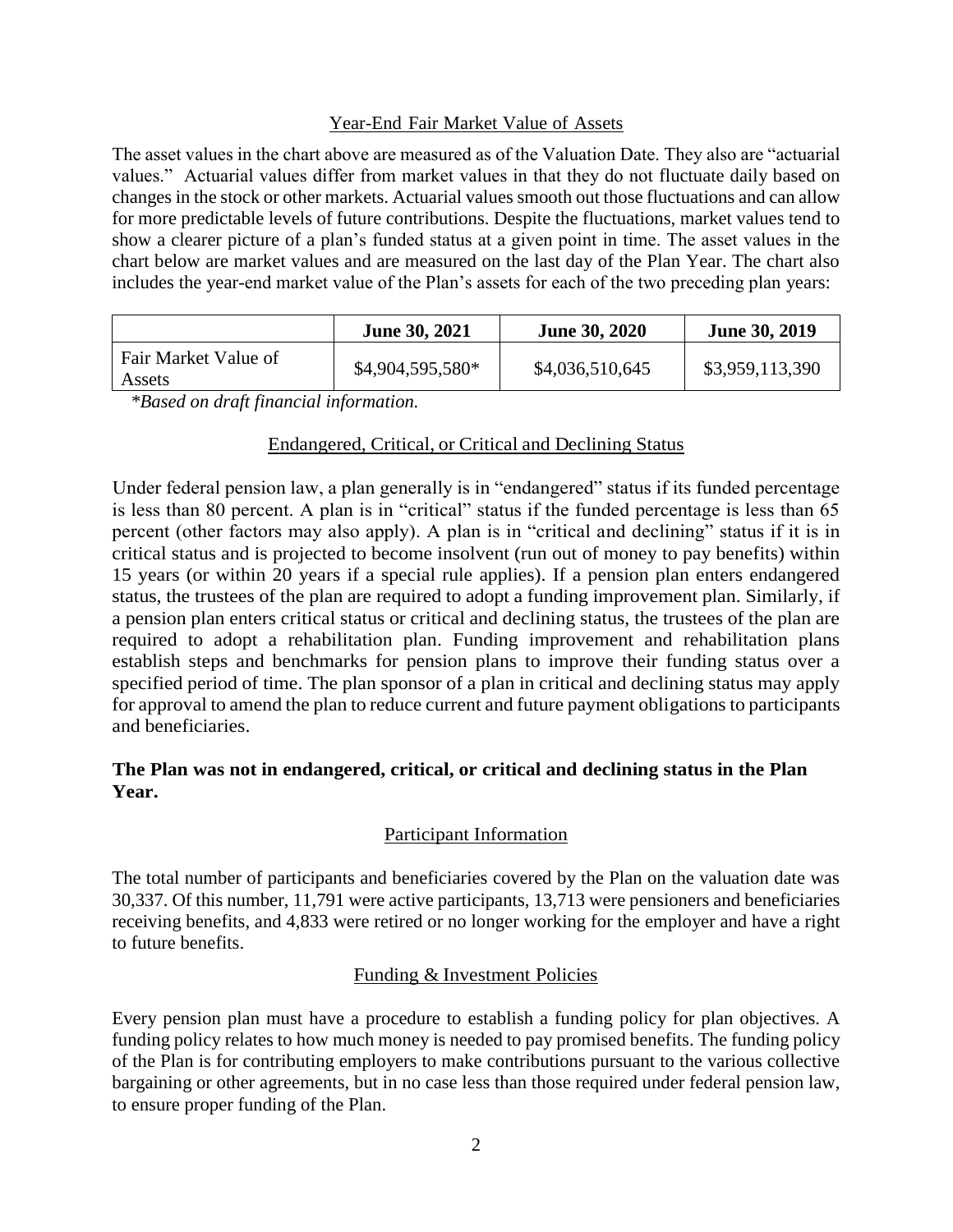Pension plans also have investment policies. These generally are written guidelines or general instructions for making investment management decisions. The investment policy of the Plan is to achieve long-term returns by building a diversified portfolio across asset classes including domestic and international equity securities, fixed income and real estate debt securities and alternative investments which include real estate equity, hedge fund of funds, private debt and private equity partnerships, and allocation to investment managers providing broad exposure to different segments of the market.

Under the Plan's investment policy, the Plan's assets were allocated among the following categories of investments, as of the end of the Plan Year. These allocations are percentages of total assets:

|     | <b>Asset Allocations</b>                                     | Percentage |
|-----|--------------------------------------------------------------|------------|
| 1.  | Cash (Interest bearing and non-interest bearing)             |            |
| 2.  | U.S. Government securities                                   | 4.80%      |
| 3.  | Corporate debt instruments (other than employer securities): |            |
|     | Preferred                                                    |            |
|     | All other                                                    | 8.13%      |
| 4.  | Corporate stocks (other than employer securities):           |            |
|     | Preferred                                                    |            |
|     | Common                                                       | 20.88%     |
| 5.  | Partnership/joint venture interests                          | 9.88%      |
| 6.  | Real estate (other than employer real property)              | 9.15%      |
| 7.  | Loans (other than to participants)                           | 2.99%      |
| 8.  | Participant loans                                            |            |
| 9.  | Value of interest in common/collective trusts                | 24.05%     |
| 10. | Value of interest in pooled separate accounts                | 2.93%      |
| 11. | Value of interest in 103-12 investment entities              | 12.76%     |
| 12. | Value of interest in registered investment companies         |            |
|     | (e.g., mutual funds)                                         |            |
| 13. | Value of funds held in insurance co. general account         |            |
|     | (unallocated contracts)                                      |            |
|     | 14. Employer-related investments:                            |            |
|     | <b>Employer Securities</b>                                   |            |
|     | <b>Employer real property</b>                                |            |
| 15. | Buildings and other property used in plan operation          |            |
| 16. | Other - Receivables                                          | 4.43%      |

For information about the Plan's investment in any of the following types of investmentscommon/ collective trusts or 103-12 investment entities - contact Ms. Kristin O'Brien Fowlkes, Executive Director, at NYCDCC Pension Fund, 395 Hudson Street, New York, NY 10014, or call 212-366-7300.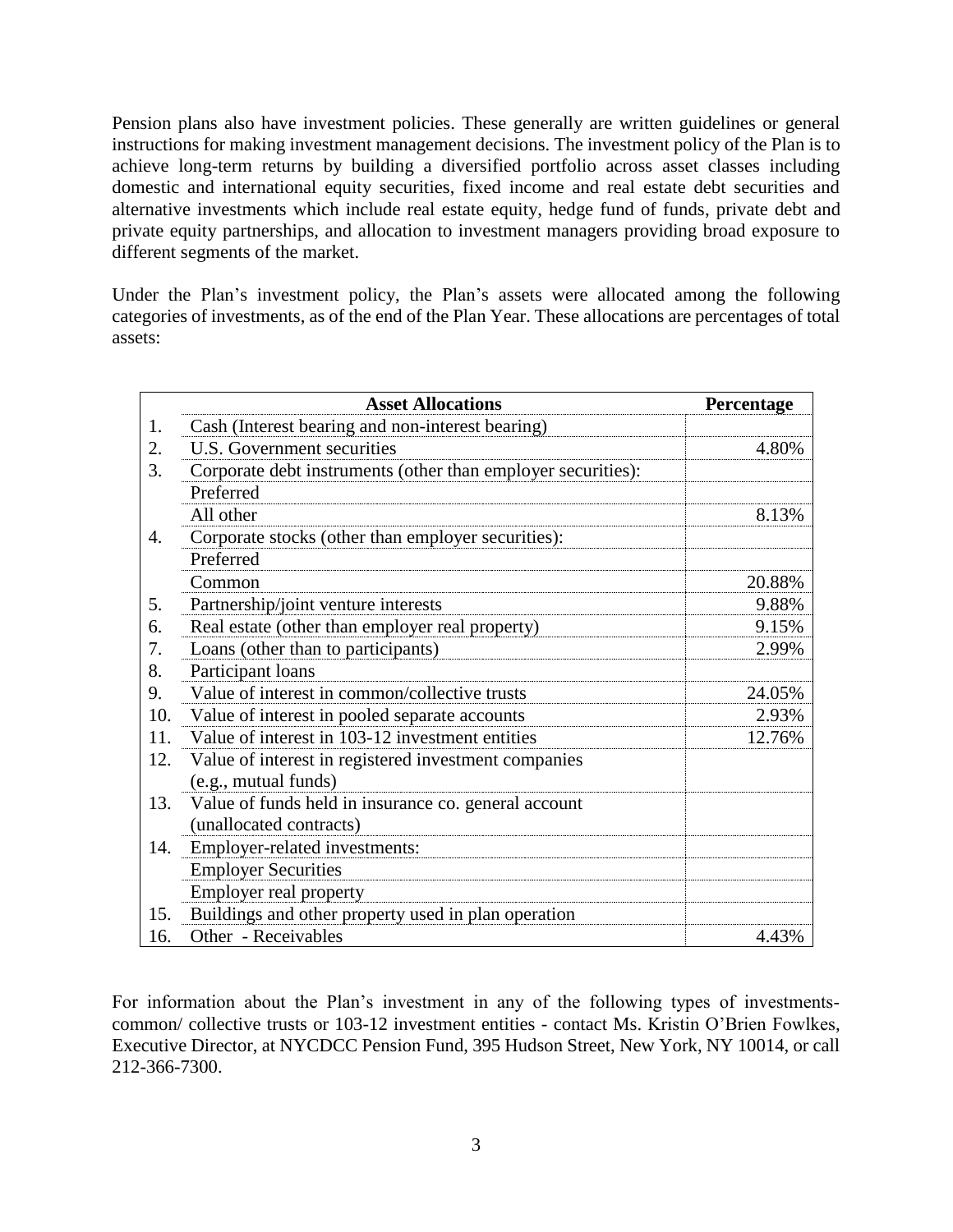#### Right to Request a Copy of the Annual Report

Pension plans must file annual reports with the US Department of Labor. The report is called the "Form 5500." These reports contain financial and other information. You may obtain an electronic copy of your Plan's annual report by going to [www.efast.dol.gov](www.efast.dol.gov%20) and using the search tool. Annual reports also are available from the US Department of Labor, Employee Benefits Security Administration's Public Disclosure Room at 200 Constitution Avenue, NW, Room N-1513, Washington, DC 20210, or by calling 202.693.8673. Or you may obtain a copy of the Plan's annual report by making a written request to the plan administrator. You may also obtain a copy of the annual report by visiting [http://nyccbf.com](http://nyccbf.com/) under tab "About Form 5500". Annual reports do not contain personal information, such as the amount of your accrued benefit. You may contact your plan administrator if you want information about your accrued benefits. Your plan administrator is identified below under "Where To Get More Information."

#### Summary of Rules Governing Insolvent Plans

Federal law has a number of special rules that apply to financially troubled multiemployer plans that become insolvent, either as ongoing plans or plans terminated by mass withdrawal. The plan administrator is required by law to include a summary of these rules in the annual funding notice. A plan is insolvent for a plan year if its available financial resources are not sufficient to pay benefits when due for that plan year. An insolvent plan must reduce benefit payments to the highest level that can be paid from the plan's available resources. If such resources are not enough to pay benefits at the level specified by law (see "Benefit Payments Guaranteed by the PBGC," below), the plan must apply to the PBGC for financial assistance. The PBGC will loan the plan the amount necessary to pay benefits at the guaranteed level. Reduced benefits may be restored if the plan's financial condition improves.

A plan that becomes insolvent must provide prompt notice of its status to participants and beneficiaries, contributing employers, labor unions representing participants, and PBGC. In addition, participants and beneficiaries also must receive information regarding whether, and how, their benefits will be reduced or affected, including loss of a lump sum option.

#### Benefit Payments Guaranteed by the PBGC

The maximum benefit that the PBGC guarantees is set by law. Only benefits that you have earned a right to receive and that cannot be forfeited (called vested benefits) are guaranteed. There are separate insurance programs with different benefit guarantees and other provisions for singleemployer plans and multiemployer plans. Your Plan is covered by PBGC's multiemployer program. Specifically, the PBGC guarantees a monthly benefit payment equal to 100 percent of the first \$11 of the Plan's monthly benefit accrual rate, plus 75 percent of the next \$33 of the accrual rate, times each year of credited service. The PBGC's maximum guarantee, therefore, is \$35.75 per month times a participant's years of credited service.

Example 1: If a participant with 10 years of credited service has an accrued monthly benefit of \$600, the accrual rate for purposes of determining the PBGC guarantee would be determined by dividing the monthly benefit by the participant's years of service (\$600/10), which equals \$60.